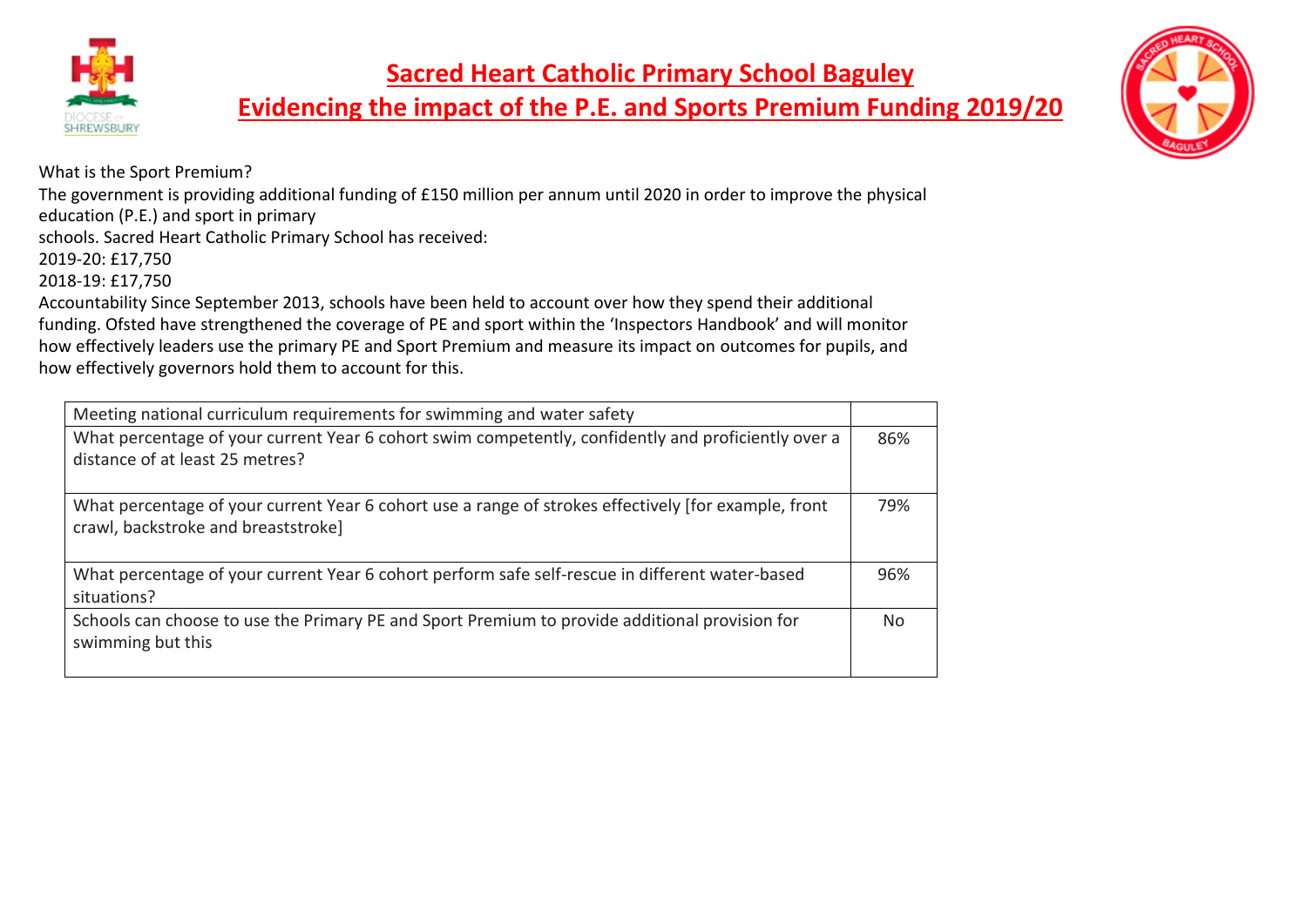| Academic year: 2019/20                                                                   | Total fund allocated: £17,750   Updated: 20.07.2020                                                                                               |                    |                                                                                                                             |                                                                                                  |
|------------------------------------------------------------------------------------------|---------------------------------------------------------------------------------------------------------------------------------------------------|--------------------|-----------------------------------------------------------------------------------------------------------------------------|--------------------------------------------------------------------------------------------------|
|                                                                                          | Key indicator 1: The engagement of all pupils in regular physical activity - Chief Medical Officer guidelines recommend that                      |                    |                                                                                                                             | Percentage of total                                                                              |
|                                                                                          | primary school children undertake at least 30 minutes of physical activity a day in school                                                        |                    |                                                                                                                             | allocation:<br>10%                                                                               |
| School focus with clarity on<br>intended impact on pupils:                               | Actions to achieve:                                                                                                                               | Funding allocated: | Evidence and impact:                                                                                                        | Sustainability and suggested<br>next steps:                                                      |
| Continued use of a table<br>tennis club at lunchtime to<br>encourage reluctant learners. | Train young leaders to co-<br>deliver sessions                                                                                                    | Free               | Of reluctant learners<br>identified, 49% attended the<br>club weekly for at least one<br>term (register on PE<br>passport). | Very sustainable. Aim to keep<br>the club running and train<br>other young leaders next<br>year. |
| Continued use of<br>'Supermovers'                                                        | Teachers continue to use the<br>website and the tracking<br>charts in every classroom.<br>Each class to do supermovers<br>at a set time each day. | Free               | Every child in school<br>participating in working<br>towards chief medical officer<br>guidelines.                           | Very sustainable. Super<br>movers continues to be<br>embedded into the school<br>day.            |
| <b>Active Mile</b>                                                                       | Juniors complete 3x a week<br>just after lunch. Infants<br>complete 3x a week just<br>before snack.                                               | Free               | Working towards chief<br>medical officer guidelines.                                                                        | Very sustainable. Active mile<br>to be embedded into the<br>school day.                          |
| More equipment to ensure<br>more active time in lessons<br>per pupil.                    | New equipment                                                                                                                                     | £1,661             | Children more active during<br>PE lessons.                                                                                  | Very sustainable. Equipment can<br>be reused.                                                    |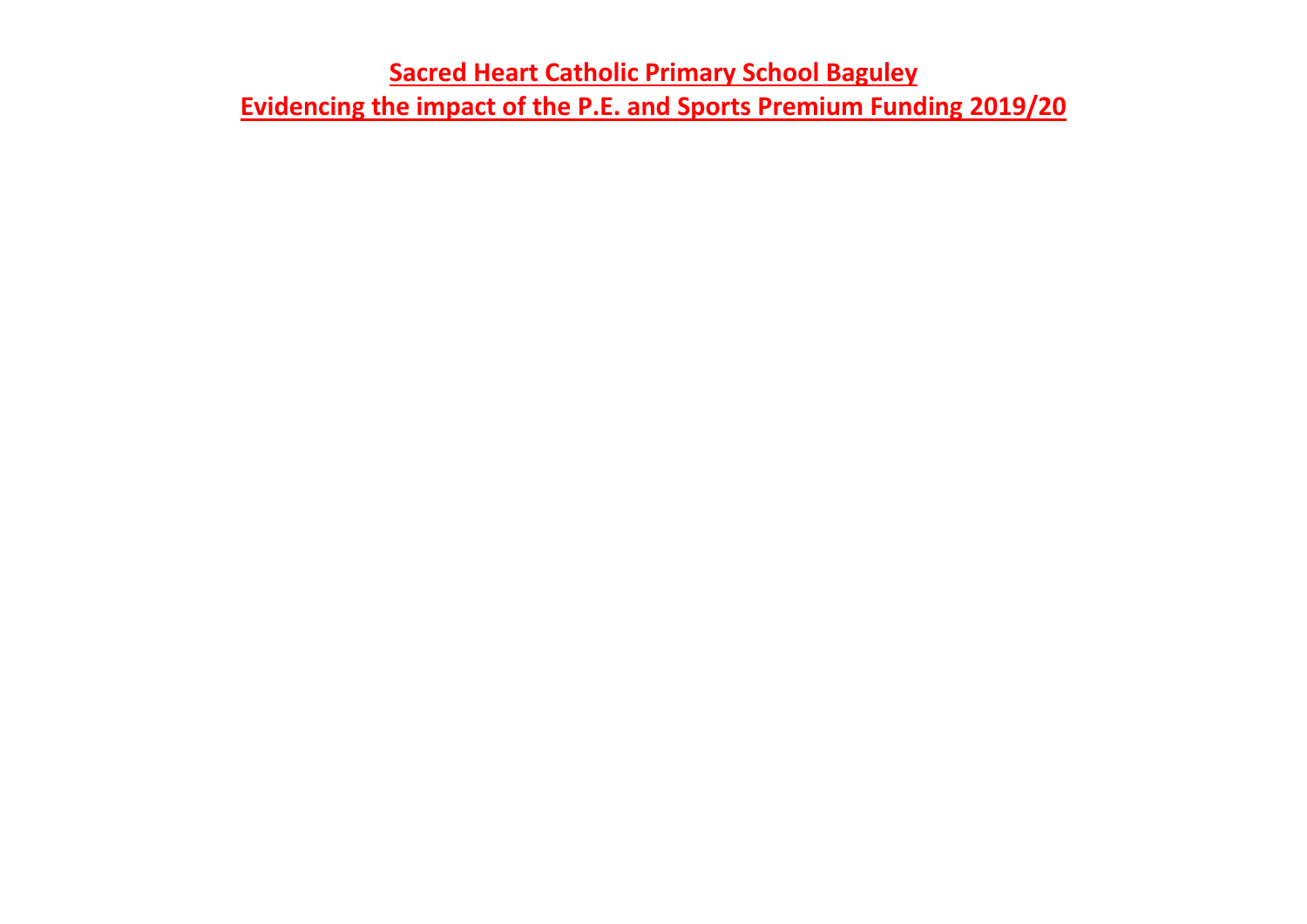## **Sacred Heart Catholic Primary School Baguley Evidencing the impact of the P.E. and Sports Premium Funding 2019/20**

| Key indicator 2: The profile of PE and sport being raised across the school as a tool for whole school improvement. |                                                                                                                                                    |                     |                                                                                                                                                                                      | Percentage of total<br>allocation:<br>17%                                                                                                                   |
|---------------------------------------------------------------------------------------------------------------------|----------------------------------------------------------------------------------------------------------------------------------------------------|---------------------|--------------------------------------------------------------------------------------------------------------------------------------------------------------------------------------|-------------------------------------------------------------------------------------------------------------------------------------------------------------|
| School focus with clarity on<br>intended impact on pupils:                                                          | Actions to achieve:                                                                                                                                | Funding allocated:  | Evidence and impact:                                                                                                                                                                 | Sustainability and suggested<br>next steps:                                                                                                                 |
| Proficiency Awards for<br>gymnastics continued to be<br>across the school.                                          | Purchase another set of<br>certificates.<br>Used by teachers to help<br>teach lessons alongside the<br>PE passport gymnastics<br>planning and CPD. | £1,400              | Pupils achievements in<br>gymnastics recognized in<br>front of peers and parents.<br>Children are progressing<br>through the levels each year<br>and acquiring gymnastics<br>skills. | Very sustainable. The SLT<br>have seen the benefits and<br>will commit to funding the<br>awards if the PE and Sports<br>premium funding is<br>discontinued. |
| All teachers wearing PE kit for<br>PE lessons.                                                                      | Teachers continue to wear<br>P.E. kit                                                                                                              | Free                | Teachers actively involved in<br>team teaching outside<br>lessons and looking at<br>teaching gymnastics fully.                                                                       | Vey sustainable. Continue<br>with this and teachers now<br>confident teaching<br>gymnastics if PE and sports<br>premium is discontinued.                    |
| Teachers using PE as CPD and<br>teaching gymnastics                                                                 | Renewal of P.E. Passport app                                                                                                                       | £360                | Teachers using gymnastics,<br>games and dance planning<br>and lessons on app to teach<br>and assess.                                                                                 | Very sustainable. Continue<br>with this and teachers now<br>confident teaching if PE and<br>sports premium is<br>discontinued.                              |
| Role models - Wheelchair<br>rugby taster day.                                                                       | Local British wheelchair<br>rugby coach to come into<br>school to give assembly.<br>Deliver workshops.                                             | £535<br>(CANCELLED) | Children exposed to a wide<br>range of sports and informed<br>of the club in the local area.<br>(CANCELLED)                                                                          | Sustainable. Continue to<br>encourage attendance of<br>sports outside of school.<br>(CANCELLED)                                                             |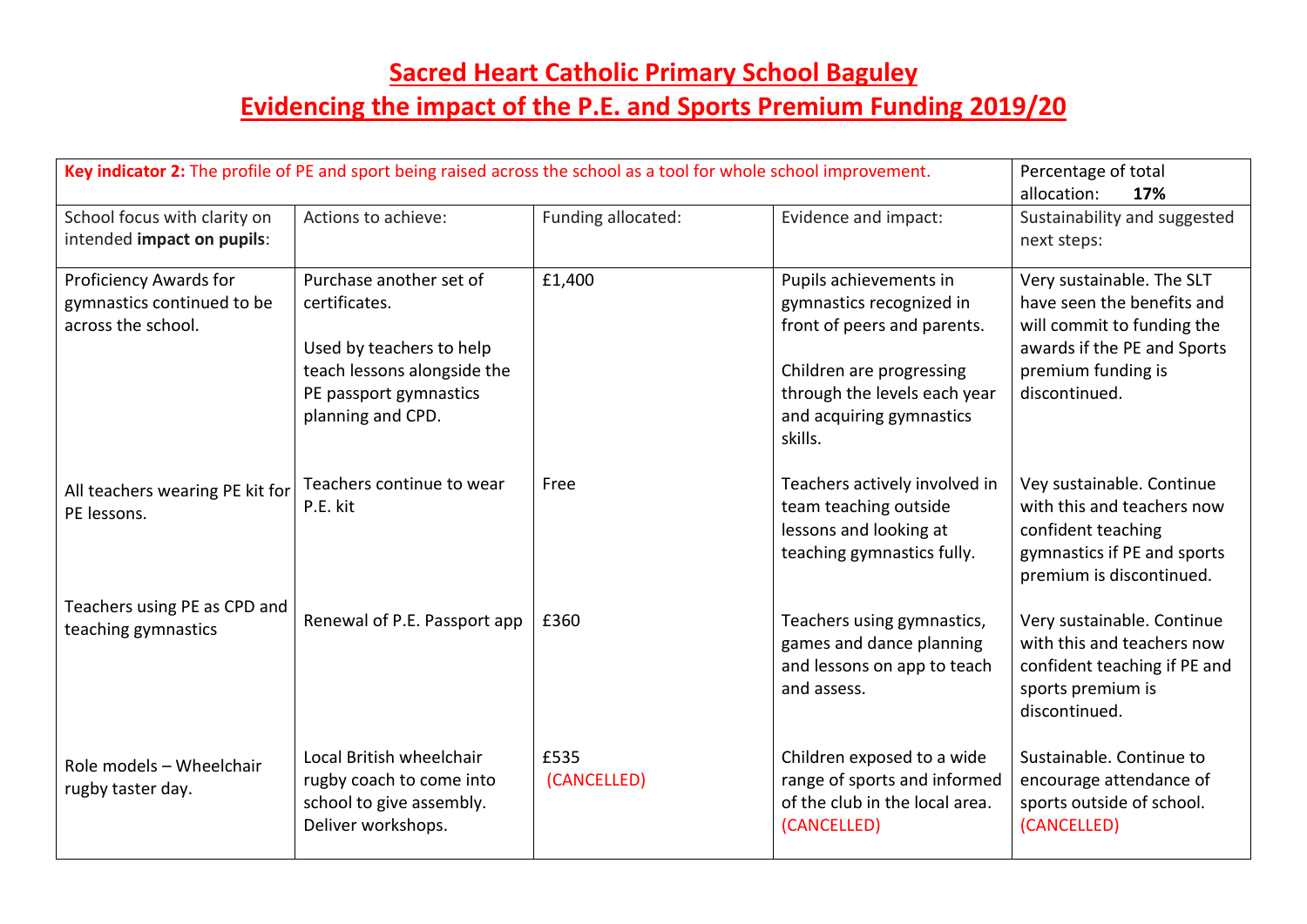| Continued use of                           | Teachers continue to use the                                                                            |                     |                                                                                                              |                                                                                                                                    |
|--------------------------------------------|---------------------------------------------------------------------------------------------------------|---------------------|--------------------------------------------------------------------------------------------------------------|------------------------------------------------------------------------------------------------------------------------------------|
| 'Supermovers'                              | website and the tracking<br>charts in every classroom.<br>Each class to do<br>supermovers at a set time | Free                | Every child in school<br>participating in working<br>towards recommended 60<br>minutes of activity a day.    | Very sustainable.<br>Supermovers continues to be<br>embedded into the school<br>day.                                               |
|                                            | each day.                                                                                               |                     | Brain breaks shown to be<br>good for concentration.                                                          |                                                                                                                                    |
| Healthy Lifestyles club run<br>for pupils. | 2 classes to partake in 'shark<br>bites' programme one<br>afternoon a week in the<br>summer term.       | £720<br>(CANCELLED) | Children more aware of<br>healthy choices they make<br>in terms of diet and how<br>they move.<br>(CANCELLED) | Sustainable, Can use<br>resources from Sale Sharks<br>to build Sacred Heart's own<br>lifestyles club in the future.<br>(CANCELLED) |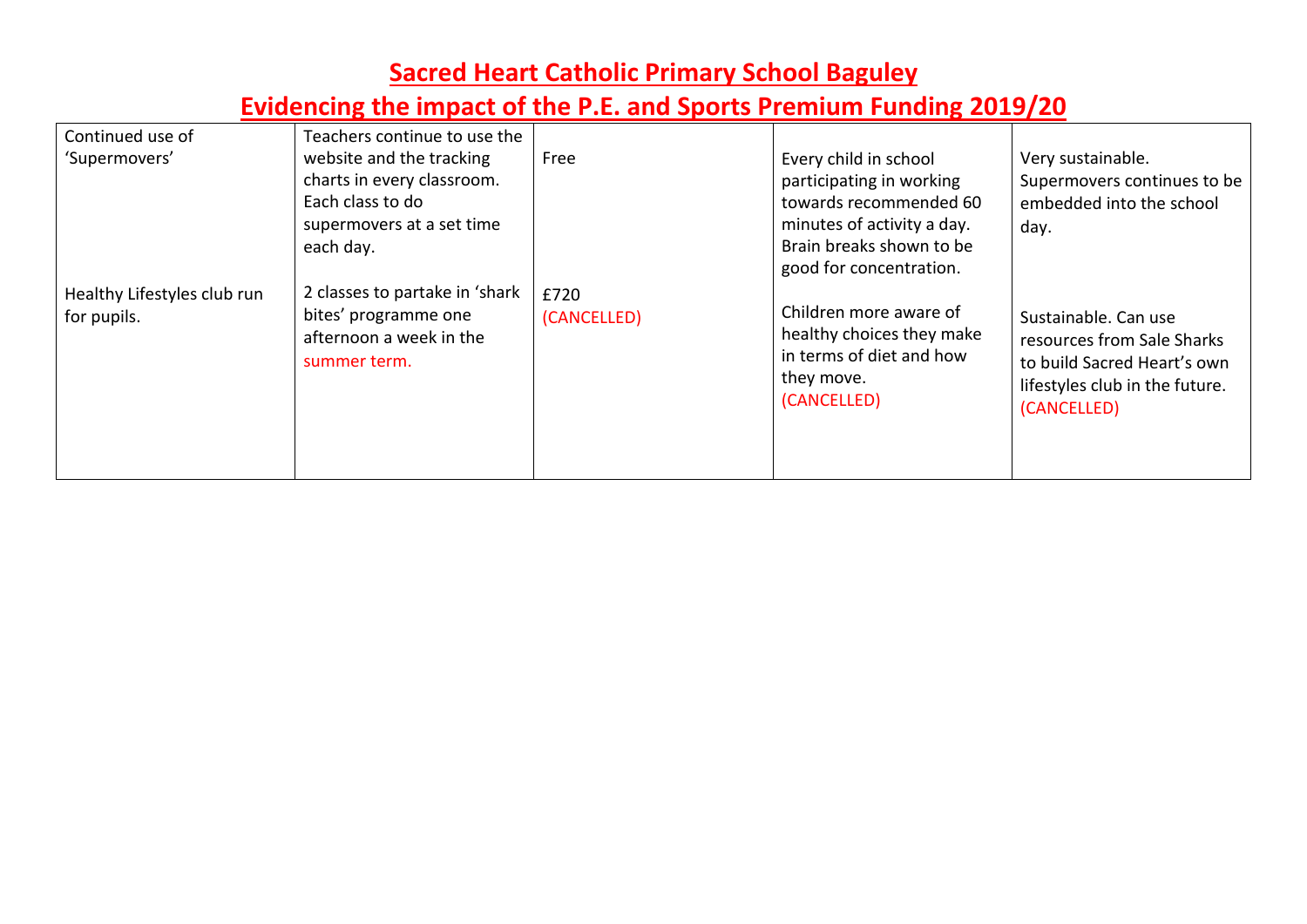| Key indicator 3: Increased confidence, knowledge and skills of all staff in teaching PE and sport.         | Percentage of total<br>allocation:<br>43%                                                    |                    |                                                                                                                                                                                                                                      |                                                                                                                                    |
|------------------------------------------------------------------------------------------------------------|----------------------------------------------------------------------------------------------|--------------------|--------------------------------------------------------------------------------------------------------------------------------------------------------------------------------------------------------------------------------------|------------------------------------------------------------------------------------------------------------------------------------|
| School focus with clarity on<br>intended impact on pupils:                                                 | Actions to achieve:                                                                          | Funding allocated: | Evidence and impact:                                                                                                                                                                                                                 | Sustainability and suggested<br>next steps:                                                                                        |
| In order to improve progress<br>and achievement of all pupils<br>the focus is on up-skilling the<br>staff. | Hiring Soccerwise 2 days a<br>week.<br>Renewal of P.E. passport                              | £7,519<br>£360     | Teachers teaching 80% of final lesson<br>in 6 week block with guidance from<br>coach. Teachers more involved and<br>more confident in PE sessions.<br>Teachers team teaching the P.E.<br>sessions and using as a CPD<br>opportunity. | Sustainable. Teachers use<br>CPD from soccerwise to<br>team teach outdoor P.E.<br>lessons. Continue with<br>soccerwise 2019/20.    |
|                                                                                                            | app<br>Audit carried out with staff<br>re confidence teaching<br>outdoor P.E. and gymnastics | Free               | Teacher survey says teachers would<br>feel 'confident' teaching a 6 week block<br>of PE using CPD and PE Passport                                                                                                                    | Very sustainable. Continue<br>with this and teachers now<br>confident teaching if PE and<br>sports premium is<br>discontinued.     |
| CPD for PE Lead to ensure<br>high quality teaching<br>throughout the school.                               | Attend 3x termly meeting<br>throughout the year with<br><b>MPEA</b>                          | £195               | planning.<br>CPD focused on areas teachers less<br>confident in. Feedback to other<br>teachers and share resources to use in<br>P.E.                                                                                                 | Very sustainable. Continue<br>with yearly audit to assess<br>any areas for improvement.<br>Sustainable, Renew for<br>2020/21 year. |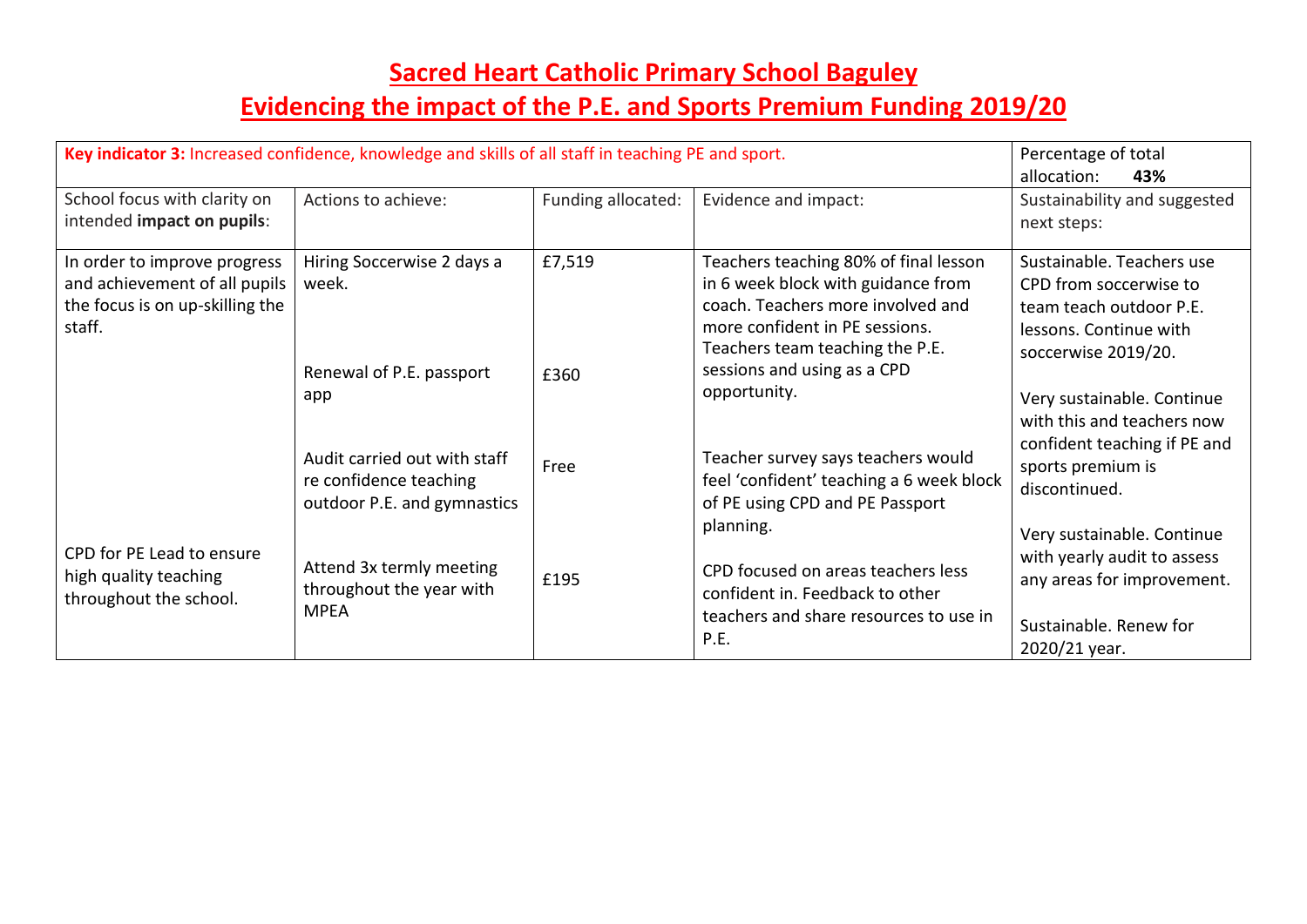| Key indicator 4: Broader experience of a range of sports and activities offered to all pupils.            |                                                                                                                 |                       |                                                                                                                                                                        | Percentage of total<br>allocation:<br>7%                                                                                           |
|-----------------------------------------------------------------------------------------------------------|-----------------------------------------------------------------------------------------------------------------|-----------------------|------------------------------------------------------------------------------------------------------------------------------------------------------------------------|------------------------------------------------------------------------------------------------------------------------------------|
| School focus with clarity on<br>intended impact on pupils:                                                | Actions to achieve:                                                                                             | Funding<br>allocated: | Evidence and impact:                                                                                                                                                   | Sustainability and intended<br>next steps:                                                                                         |
| Children to access disability<br>sport to increase awareness<br>and engagement with<br>alternative sport. | Role models - Wheelchair rugby<br>taster day booked for KS2.<br>Assembly for KS1 and EYFS.                      | £535<br>(CANCELLED)   | All children experienced playing a<br>Paralympic sport. Children exposed<br>to a wide range of sports and<br>informed of the club in the local<br>area.<br>(CANCELLED) | (CANCELLED)                                                                                                                        |
| Expose pupils to a wider<br>range of sports to watch at<br>competitive level.                             | Tickets requested and won to<br>watch football at Old Trafford.<br>Tickets requested for The<br>Northern tennis | Free<br>Free<br>Free  | Children exposed to a wide range<br>of sports in the local area. Pupil<br>and staff feedback indicated they<br>would want to attend again.                             | Very sustainable. Will<br>continue to apply for free<br>sports events tickets in<br>academic year 2020/21.                         |
| Focus particularly on those<br>pupils who do not take up<br>additional PE and Sport<br>opportunities.     | Continued use of table tennis<br>club. Young Leaders club.                                                      | Free<br>Free          | Reluctant learners identified and<br>attended club for over a term.                                                                                                    | Very sustainable. Continue<br>to develop young leader<br>programme in 2020/21<br>Sustainable. Sports grant to<br>continue 2019/20. |
| Continue to offer a wider<br>range of activities both<br>within and outside the                           | Book Bike-ability for Y5.                                                                                       | Free                  | <b>CANCELLED Rebooked for Autumn</b><br>2020                                                                                                                           |                                                                                                                                    |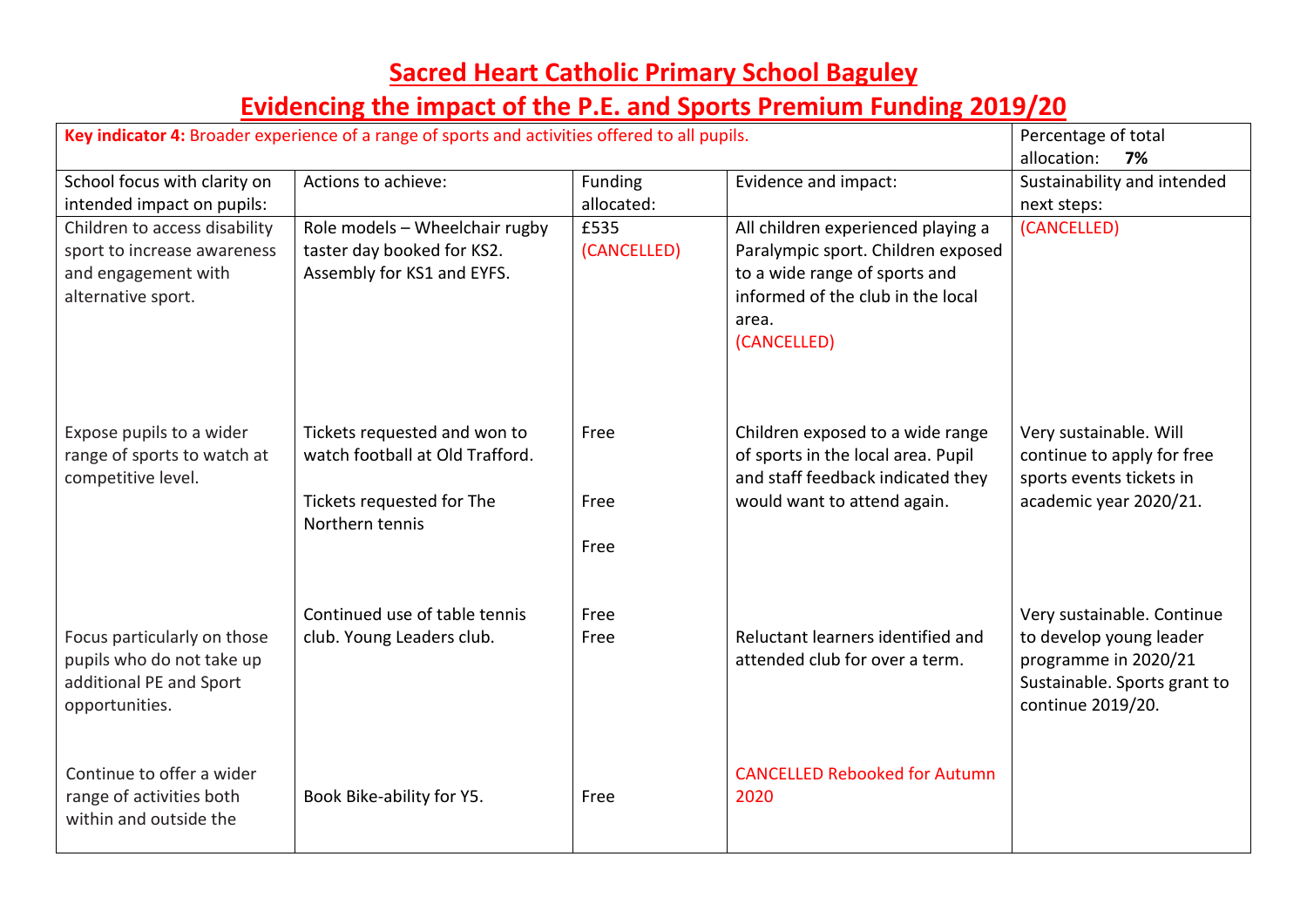| curriculum in order to get | Booked Wythenshawe tennis      | £500        |  |
|----------------------------|--------------------------------|-------------|--|
| more pupils involved.      | courts UPKS2.                  | (CANCELLED) |  |
|                            |                                |             |  |
|                            | Day out at LCCC                | £120        |  |
|                            |                                | (CANCELLED) |  |
|                            |                                |             |  |
|                            | Healthy Heart Workshop at LCCC | £300        |  |
|                            |                                | (CANCELLED) |  |
|                            |                                |             |  |
|                            | <b>Etihad Stadium Tour</b>     | £310        |  |
|                            |                                | (CANCELLED) |  |

| Key indicator 5: Increased participation in competitive sport. | Percentage of total             |                |                                          |                             |
|----------------------------------------------------------------|---------------------------------|----------------|------------------------------------------|-----------------------------|
|                                                                |                                 |                |                                          | allocation: 23%             |
| School focus with clarity on                                   | Actions to achieve:             | <b>Funding</b> | Evidence and impact:                     | Sustainability and intended |
| intended impact on pupils:                                     |                                 | allocated:     |                                          | next steps:                 |
| To introduce additional                                        | Enter Inspire events.           | £850           | Took part in first ever 'Inspire' sports | Continue to attend more     |
| competitive sports identified                                  |                                 |                | event for SEND / reluctant learners.     | Inspire events in 2020/21.  |
| by sports leaders in order to                                  |                                 |                | Positive response from parents and       |                             |
| engage more pupils.                                            | Use of Manchester Schools PE    |                | children.                                |                             |
|                                                                | Association membership and      |                |                                          |                             |
|                                                                | calendar - get children to pick |                | More than 40% of KS2 children took       | Continue to attend these    |
|                                                                | which competitions they would   |                | part in a competitive sports event this  | competitions and continue   |
|                                                                | like to enter.                  |                | year.                                    | with local football league  |
|                                                                |                                 |                |                                          | too.                        |
|                                                                |                                 |                |                                          |                             |
|                                                                |                                 |                | Year 3 taking part in first ever inter   | Continue to enter MCRActive |
|                                                                | MCR Active membership           | £1,200         | school sports events.                    | and other football          |
|                                                                |                                 |                | <b>SOME EVENTS CANCELLED</b>             | competitions.               |
|                                                                |                                 |                |                                          |                             |
|                                                                |                                 |                |                                          |                             |
|                                                                | Book taxis                      | £2,000         |                                          |                             |